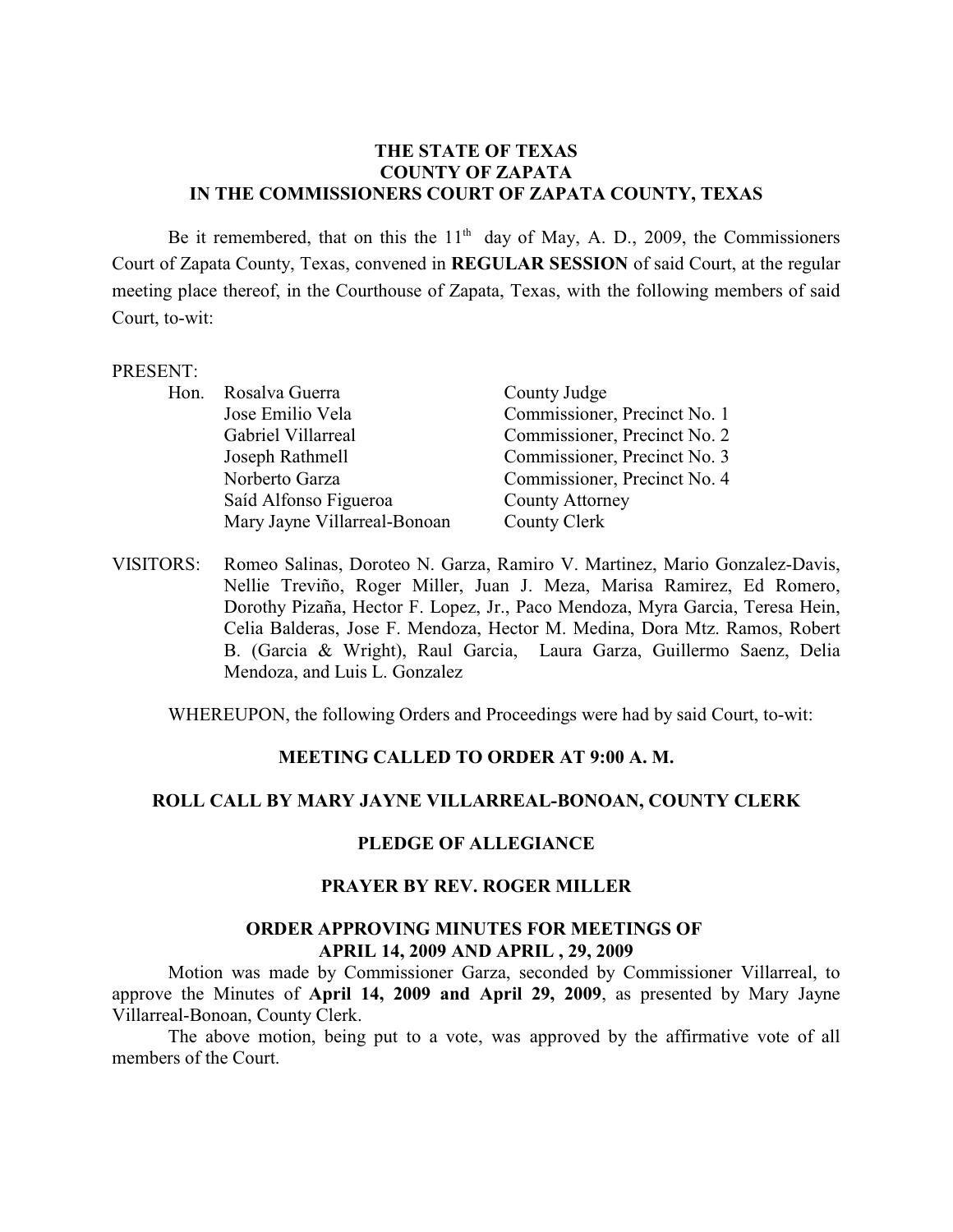# **ORDER APPROVING PROFESSIONAL SERVICE OF GARCIA & WRIGHT CONSULTING ENGINEERS, INC. FOR SOLID WASTE PLANNING FEASIBILITY STUDY**

Motion was made by Commissioner Vela, seconded by Commissioner Garza to approve professional services of Garcia & Wright Consulting Engineers, Inc. for Solid Waste Planning Feasibility Study for an amount not to exceed \$20,000.00 as requested by Mario Gonzalez-Davis.

The above motion, being put to a vote, was approved by the affirmative vote of all members of the Court.

## **ORDER APPROVING RESOLUTION FOR ZAPATA COUNTY BOAT RAMP PROJECT CONSTRUCTION BUDGET IN AMOUNT OF \$977,088.00**

Motion was made by Commissioner Vela, seconded by Commissioner Villarreal, to approve resolution for the Zapata County Boat Ramp Project construction budget in the amount of \$977,088.00 and amendment to total construction cost as requested by Mario Gonzalez-Davis.

The above motion, being put to a vote, was approved by the affirmative vote of all members of the Court.

# **NO ACTION WAS TAKEN ON REQUEST BY RAUL GARCIA, GARCIA & WRIGHT CONSULTING ENGINEERS, INC., ON FINANCIAL ASSURANCES FOR LANDFILL OPERATIONS AND OTHER LANDFILL ISSUES**

### **ORDER APPROVING AFFILIATION AGREEMENT BETWEEN ZAPATA COUNTY AND LAREDO MEDICAL CENTER**

Motion was made by Commissioner Garza, seconded by Commissioner Rathmell, to approve Affiliation Agreement between Zapata County and Laredo Medical Center pending review by Said Alfonso Figueroa, County Attorney. Agreement is for a two (2) year term, renewable in one (1) year terms. The objective of the Affiliation Agreement is to enter into a collaborative, whereby LMC and Zapata will conduct an assessment that will seek to identify ways to improve the delivery of care to patients in Zapata County as requested by Carlos Zaffirini, Jr., CEO, Adelanto Health Care Ventures, L.L.C.

The above motion, being put to a vote, was approved by the affirmative vote of all members of the Court.

# **ORDER APPROVING INSTALLATION OF "NO PARKING" SIGNS ON SOUTHWEST CORNER OF INTERSECTION OF U.S. HWY 83 AND FM 496**

Motion was made by Commissioner Garza, seconded by Commissioner Vela, to approve installation of "No Parking" signs on the Southwest corner of the intersection of U.S. Hwy. 83 and FM 496 as requested by Eddie Gracia, TXDOT.

The above motion, being put to a vote, was approved by the affirmative vote of all members of the Court.

# **ORDER APPROVING TEMPORARY HIRING OF ENEDINA TREVIÑO IN PLACE OF SYBIL SINGLETON**

Motion was made by Commissioner Garza, seconded by Commissioner Villarreal, to approve the temporary hiring of Enedina Treviño in place of Sybil Singleton at minimum wage as requested by Aida Garcia, Librarian.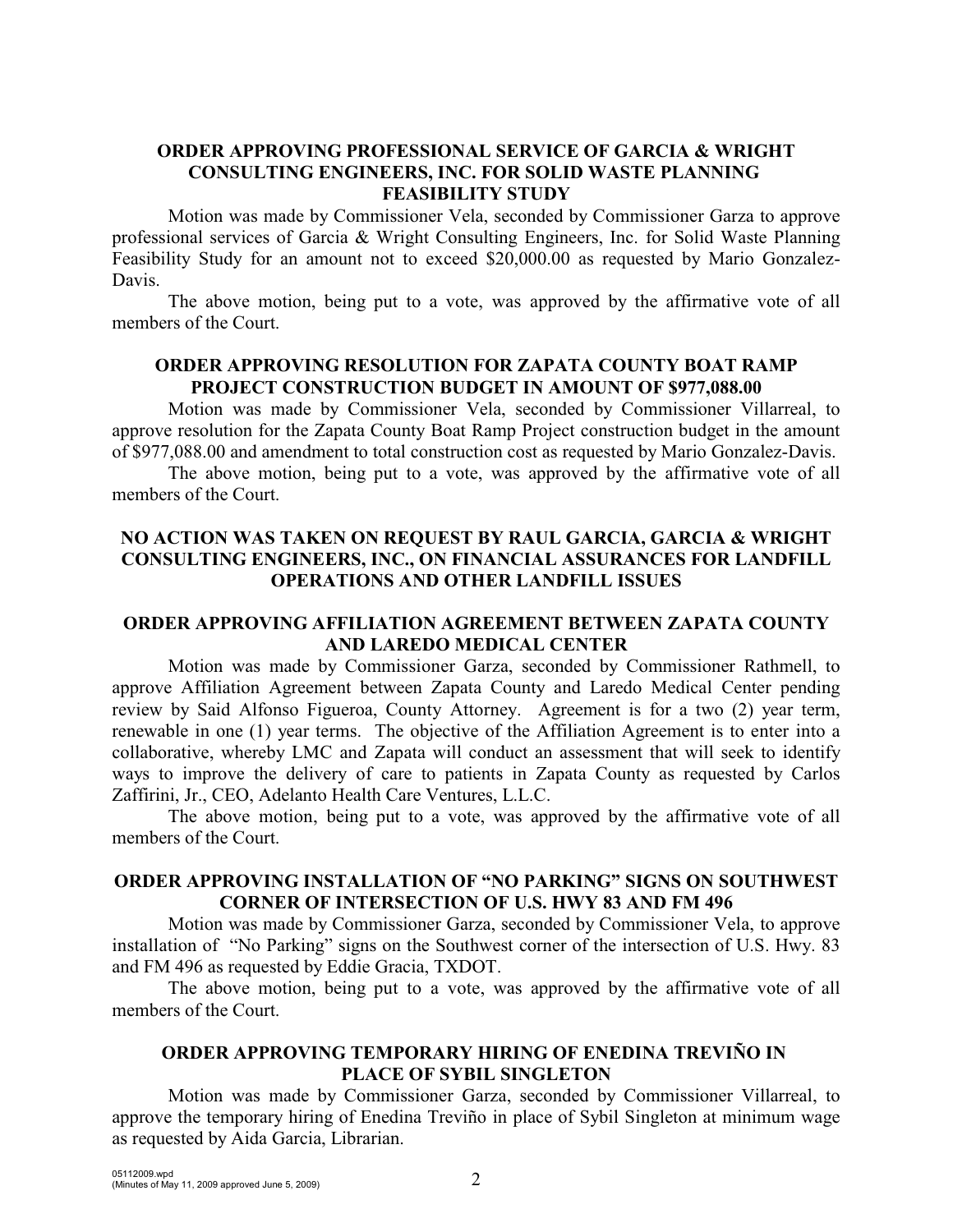The above motion, being put to a vote, was approved by the affirmative vote of all members of the Court.

# **NO ACTION WAS TAKEN ON REQUEST BY HECTOR LOPEZ, JR. FOR SALARY ADJUSTMENT FOR FELIPE GONZALEZ FROM RECYCLING DEPARTMENT AT A RATE OF OTHER CREW LEADERS**

## **ORDER APPROVING USE OF OSWALDO AND JUANITA RAMIREZ SHOWBARN AS SITE FOR 4-H ANIMAL VENDORS**

Motion was made by Commissioner Garza, seconded by Commissioner Vela, to approve to use the Oswaldo and Juanita Ramirez Showbarn as a site for 4-H animal vendors as requested by Commissioner Norberto Garza, Pct. 4.

The above motion, being put to a vote, was approved by the affirmative vote of all members of the Court.

## **ORDER APPROVING ADVERTISING FOR POSITION OF LICENSED WASTEWATER OPERATOR FOR SEWER PLANT**

Motion was made by Commissioner Garza, seconded by Commissioner Villarreal, to approve advertising for the position of a licensed Wastewater Operator for the sewer plant as requested by Carlos Treviño, Jr., Water/Waste Water Director.

The above motion, being put to a vote, was approved by the affirmative vote of all members of the Court.

## **ORDER APPOINTING ZARAGOZA RODRIGUEZ AS INTERIM DIRECTOR TO CODE ENFORCEMENT DEPARTMENT**

Motion was made by Commissioner Garza, seconded by Commissioner Rathmell, to approve the appointment of Zaragoza Rodriguez as interim director to the Code Enforcement Department fund #10 Code Department 596 as requested by Commissioner Joseph Rathmell, Pct. 3.

The above motion, being put to a vote, was approved by the affirmative vote of all members of the Court.

# **ORDER ALLOWING NEW FIELD EXPLORATION TO CROSS OLD U.S. HWY 83 OFF OF MESA-SALINAS ROAD FOR INSTALLATION OF NEW PIPELINE**

Motion was made by Commissioner Rathmell, seconded by Commissioner Garza, to allow new field exploration to cross old U.S. Hwy 83 off of Mesa-Salinas Road for the installation of a new pipeline for a fee of \$500.00, caliche will be replaced, as requested by Commissioner Joseph Rathmell, Pct. 3.

The above motion, being put to a vote, was approved by the affirmative vote of all members of the Court.

# **ORDER APPROVING ADMINISTRATIVE PLAN TO START OPERATIONS AT MARTINEZ SWIMMING POOL COMPLEX EFFECTIVE JUNE 1, 2009**

Motion was made by Commissioner Vela, seconded by Commissioner Villarreal, to approve administrative plan to start operations at the Martinez Swimming Pool Complex effective June  $1<sup>st</sup>$ . 2009 as requested by Commissioner Jose Emilio Vela, Pct. 1.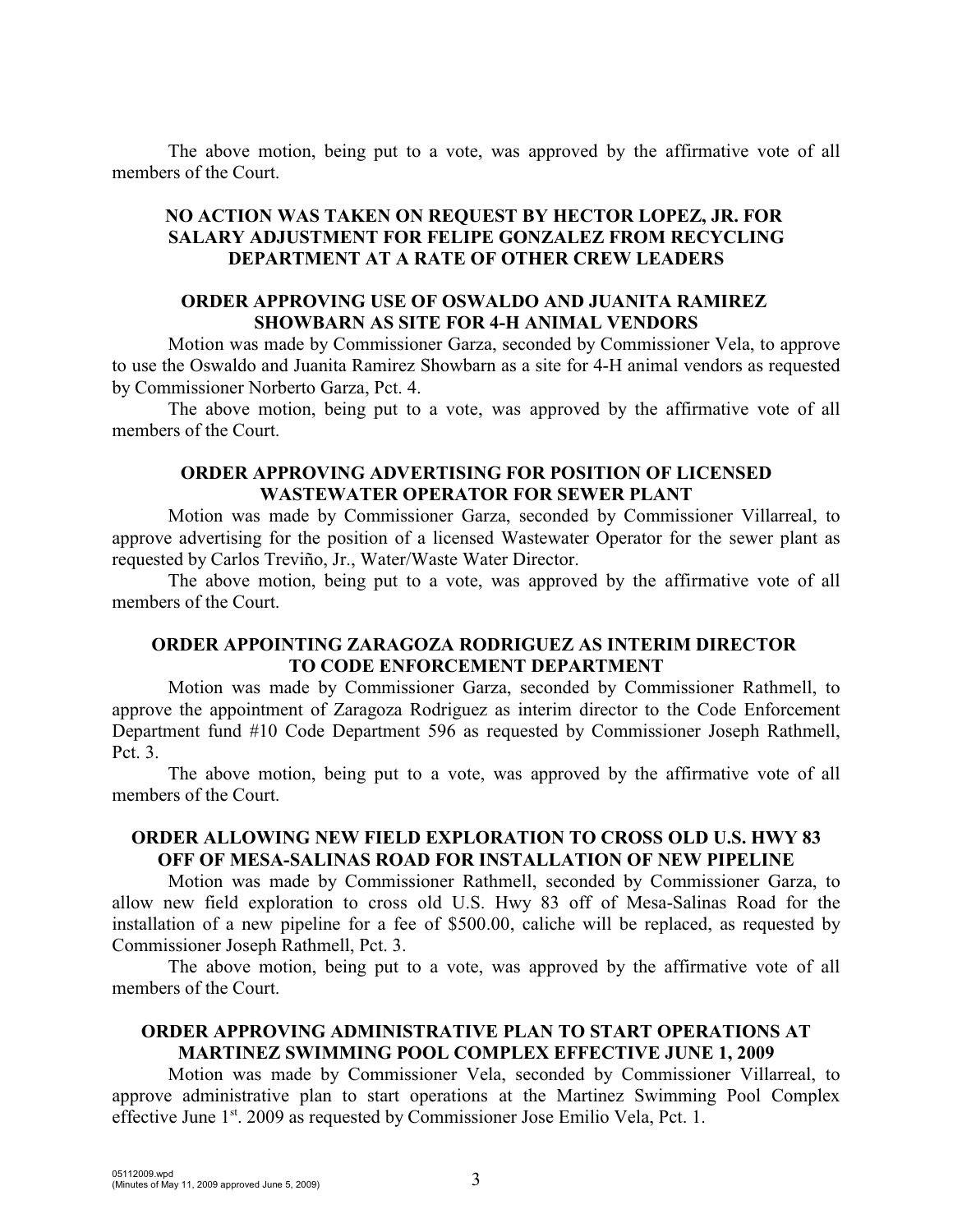The above motion, being put to a vote, was approved by the affirmative vote of all members of the Court.

# **NO ACTION WAS TAKEN ON REQUEST BY COMMISSIONER JOSE EMILIO VELA, PCT. 1 TO AWARD BID PROPOSAL TO INSTALL SECURITY FENCE ON COMPLETED FLORES PARK SITE AS PER SPECIFICATIONS PREPARED BY NEGRETE & KOLAR ARCHITECTS**

### **ORDER APPROVING USE OF ZAPATA COUNTY COMMUNITY CENTER FOR OPERATION LOAN STAR**

Motion was made by Commissioner Vela, seconded by Commissioner Villarreal, to approve to use the Zapata County Community Center for Operation Lone Star the first week of August (August 3-7, 2009) as a host site as requested by County Judge Rosalva Guerra.

The above motion, being put to a vote, was approved by the affirmative vote of all members of the Court.

### **ORDER APPROVING REQUEST BY ZAPATA COUNTY CHAMBER OF COMMERCE TO ADOPT PLAZA FOR BEAUTIFICATION, SEASONAL DECORATIONS AND SPONSORSHIP OF SPECIAL ACTIVITIES**

Motion was made by Commissioner Garza, seconded by Commissioner Vela, to approve request by the Zapata County Chamber of Commerce to adopt the Plaza for beautification, seasonal decorations and sponsorship of special activities.

The above motion, being put to a vote, was approved by the affirmative vote of all members of the Court.

## **ORDER APPROVING INDEPENDENT AUDITOR'S REPORT FOR FISCAL YEAR 2007-2008 PRESENTED BY JORGE FLORES OF FLORES & FLORES PLLC**

Motion was made by Commissioner Vela, seconded by Commissioner Villarreal, to approve Independent Auditor's Report for Fiscal Year 2007-2008 as presented by Jorge Flores of Flores & Flores PLLC as requested by Ramiro V. Martinez, County Consultant. (Audit attached for the record.)

The above motion, being put to a vote, was approved by the affirmative vote of all members of the Court.

## **ORDER APPROVING ASSIGNMENT OF CLEANING AREAS IN COMMUNITY CENTER**

Motion was made by Commissioner Garza, seconded by Commissioner Rathmell, to approve assignment of cleaning areas in community center. Mirta Medina will remain as is. Rolando Villarreal's crew will clean South wing, public restrooms and hallways. All other departments will be responsible for cleaning their areas as requested by County Judge Rosalva Guerra.

The above motion, being put to a vote, was approved by the affirmative vote of all members of the Court.

# **ORDER APPROVING LINE ITEM TRANSFER**

Motion was made by Commissioner Vela, seconded by Commissioner Villarreal, to approve line item transfer as follows: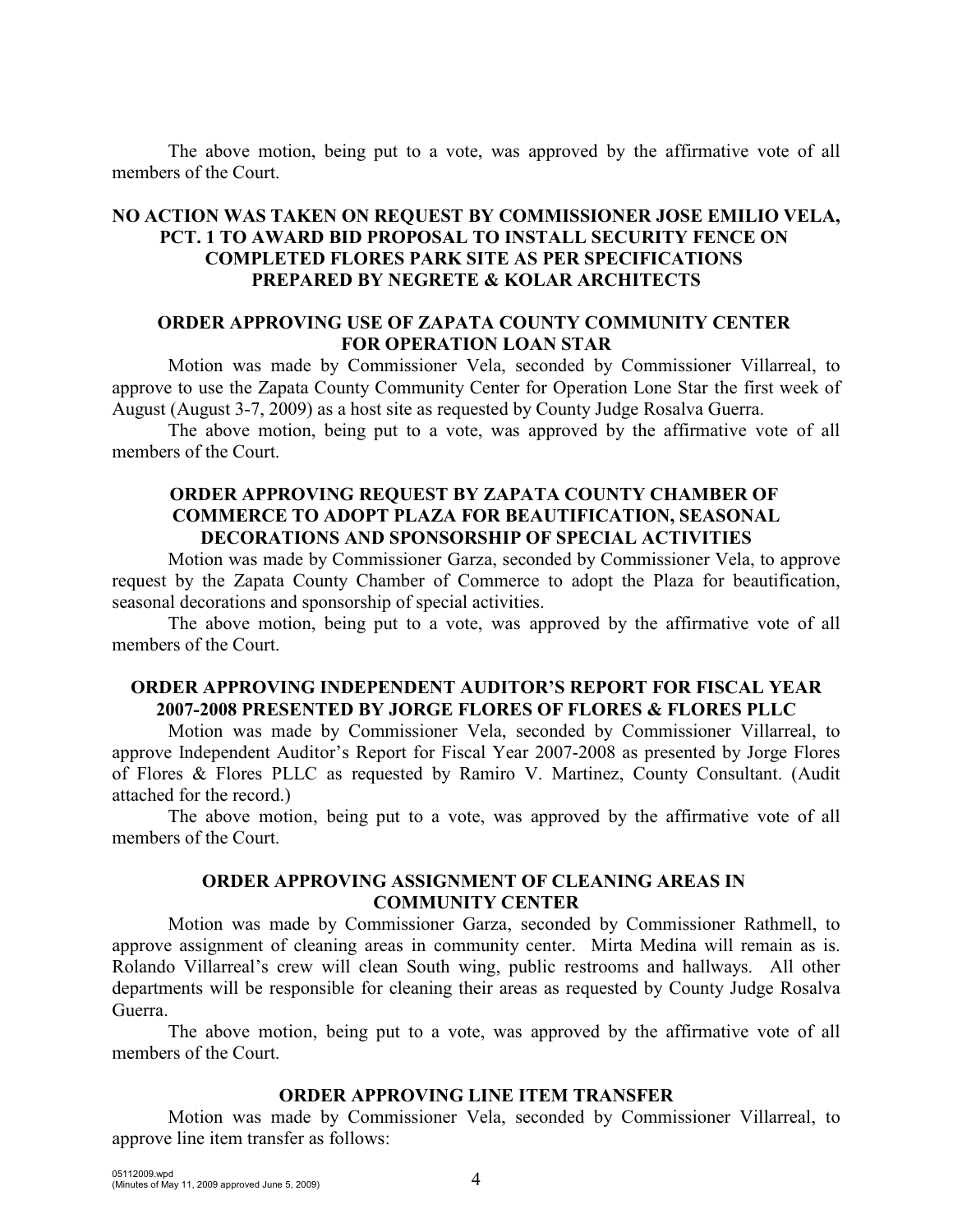|  | From: Special Road & Bridge                                    |  | 10-014-595 Caliche |  | \$15,000.00                              |  |
|--|----------------------------------------------------------------|--|--------------------|--|------------------------------------------|--|
|  | To: Special Road & Bridge                                      |  |                    |  | 10-014-554 Road Construction \$15,000.00 |  |
|  | $\mathbf{u}$ , the state $\mathbf{u}$ , the state $\mathbf{u}$ |  |                    |  |                                          |  |

to meet budget requirements as requested by Commissioner Norberto Garza, Pct. 4.

The above motion, being put to a vote, was approved by the affirmative vote of all members of the Court.

### **ORDER APPROVING LINE ITEM TRANSFER**

Motion was made by Commissioner Vela, seconded by Commissioner Villarreal, to approve line item transfer as follows:

|     | From: Special Road & Bridge | $10 - 013 - 590$ | Caliche           | \$10,000.00 |
|-----|-----------------------------|------------------|-------------------|-------------|
| To: | Special Road & Bridge       | $10 - 013 - 554$ | Road Construction | \$10,000.00 |
|     | From: Commissioner, Pct. 3  | 10-003-590       | Bravo Park        | \$10,000.00 |
| To: | Commissioner, Pct. 3        | 10-003-394       | Parks & Buildings | \$10,000.00 |
|     |                             |                  |                   |             |

to meet budget requirements as requested by Commissioner Joseph Rathmell, Pct. 3.

The above motion, being put to a vote, was approved by the affirmative vote of all members of the Court.

## **ORDER APPROVING LINE ITEM TRANSFER**

Motion was made by Commissioner Vela, seconded by Commissioner Villarreal, to approve line item transfer as follows:

| From: County Auditor | 10-495-310 Office Supplies             | \$2,500.00 |
|----------------------|----------------------------------------|------------|
| To: County Auditor   | 10-495-427 Workshops/Travel \$2,500.00 |            |

to meet budget requirements as requested by Doroteo N. Garza, County Auditor.

The above motion, being put to a vote, was approved by the affirmative vote of all members of the Court.

#### **ORDER APPROVING LINE ITEM TRANSFER**

Motion was made by Commissioner Vela, seconded by Commissioner Villarreal, to approve line item transfer as follows:

| From: Commissioner, Pct. 2 | 10-002-398 Feed/Supplies | \$8,000.00 |
|----------------------------|--------------------------|------------|
| To: Commissioner, Pct. 2   | 10-002-392 Parks, Pct. 2 | \$8,000.00 |

to meet budget requirements as requested by Commissioner Gabriel Villarreal, Pct. 2.

The above motion, being put to a vote, was approved by the affirmative vote of all members of the Court.

# **ORDER APPROVING LINE ITEM TRANSFER**

Motion was made by Commissioner Vela, seconded by Commissioner Villarreal, to approve line item transfer as follows:

From: Public Library 10-650-427 Workshops/Travel \$1,000.00 To: Public Library 10-650-462 Repairs/Maintenance \$1,000.00

to meet budget requirements as requested by Aida R. Garcia, Librarian.

The above motion, being put to a vote, was approved by the affirmative vote of all members of the Court.

# **ORDER APPROVING 4-WAY STOPS**

Motion was made by Commissioner Vela, seconded by Commissioner Villarreal, to approve two (2) 4-way stops at the following street intersections: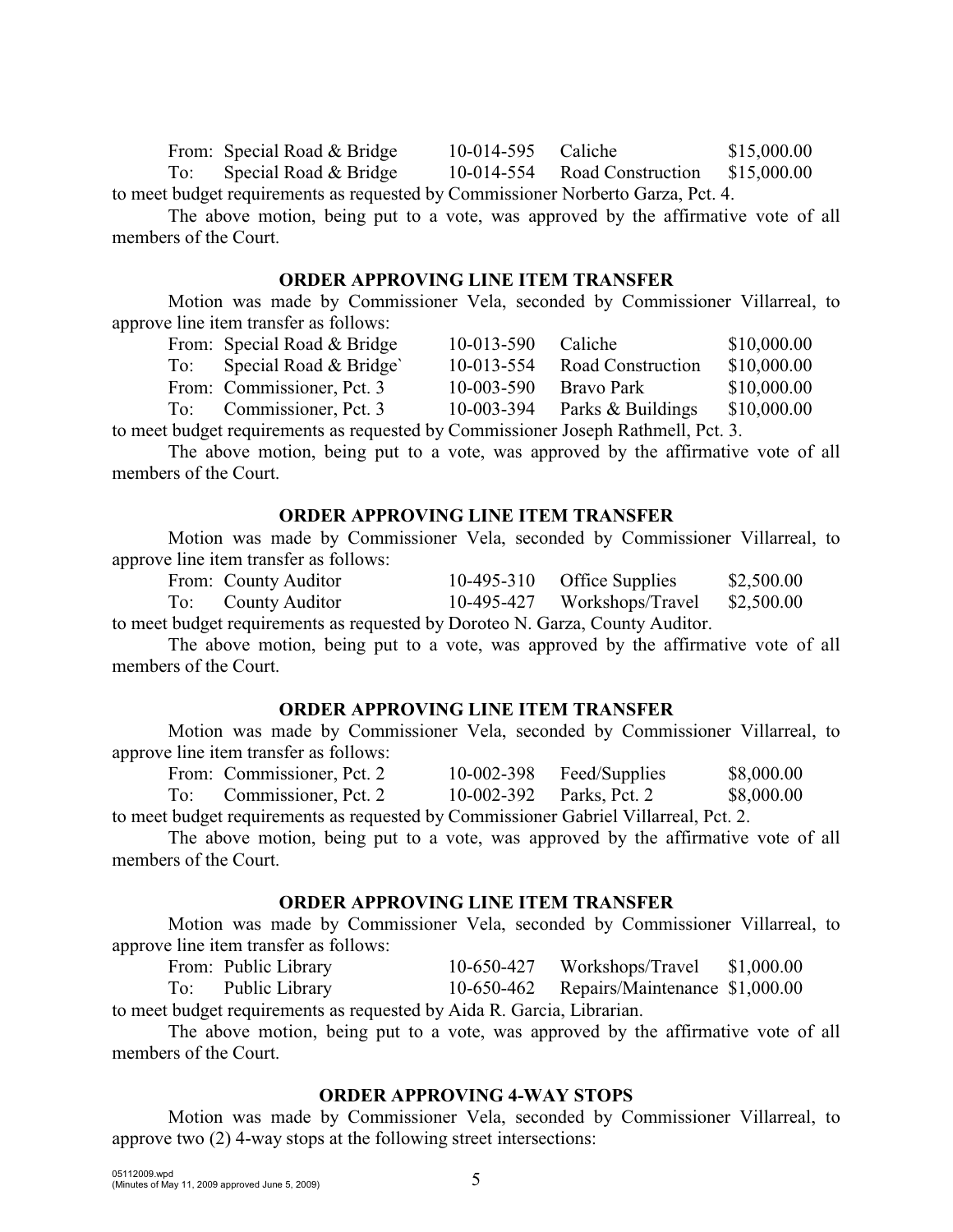A. Intersection of Glenn Street and 4<sup>th</sup> Avenue (Zapata townsite)

B. Intersection of Senisa Drive and Retama Street (Falcon Lake Estates East) as requested by Commissioner Jose Emilio Vela, Pct. 1.

The above motion, being put to a vote, was approved by the affirmative vote of all members of the Court.

### **ORDER APPROVING SPEED HUMP**

Motion was made by Commissioner Vela, seconded by Commissioner Villarreal, to approve speed hump at  $2<sup>nd</sup>$  Street in Flores Addition and installation of a caution handicap sign in the same vicinity as requested by Commissioner Jose Emilio Vela, Pct. 1.

The above motion, being put to a vote, was approved by the affirmative vote of all members of the Court.

## **ORDER APPROVING SECURITY LIGHTS**

Motion was made by Commissioner Vela, seconded by Commissioner Villarreal, to approve security lights at 505 West  $20<sup>th</sup>$  Avenue and 1605 Bravo Street in the town of Zapata as requested by Commissioner Gabriel Villarreal, Pct. 2.

The above motion, being put to a vote, was approved by the affirmative vote of all members of the Court.

### **ORDER APPROVING INSTALLATION OF SECURITY LIGHT AND SPEED HUMP**

Motion was made by Commissioner Vela, seconded by Commissioner Villarreal, to approve installation of a security light at 2403 Elm Street in Zapata, and a speed hump at 1204 Falcon Street also in the town of Zapata as requested by Commissioner Gabriel Villarreal, Pct. 2.

The above motion, being put to a vote, was approved by the affirmative vote of all members of the Court.

## **ORDER APPROVING STREET LIGHTS**

Motion was made by Commissioner Vela, seconded by Commissioner Villarreal, to approve street lights at the following locations:

- A. Between  $13^{th}$  &  $16^{th}$  Street.
- B. 1407 Villa Street
- C. 1007 Pine Avenue

as requested by Commissioner Norberto Garza, Pct. 4.

The above motion, being put to a vote, was approved by the affirmative vote of all members of the Court.

#### **ORDER APPROVING SPEED HUMP**

Motion was made by Commissioner Vela, seconded by Commissioner Villarreal, to approve installation of a speed hump on  $7<sup>th</sup>$  Street and Hwy 16 as requested by Commissioner Norberto Garza, Pct. 4.

The above motion, being put to a vote, was approved by the affirmative vote of all members of the Court.

# **ORDER PROCLAIMING MAY AS MENTAL HEALTH AWARENESS MONTH**

Motion was made by Commissioner Vela, seconded by Commissioner Garza, to proclaim May as Mental Health Awareness Month as requested by Border Region MHMR.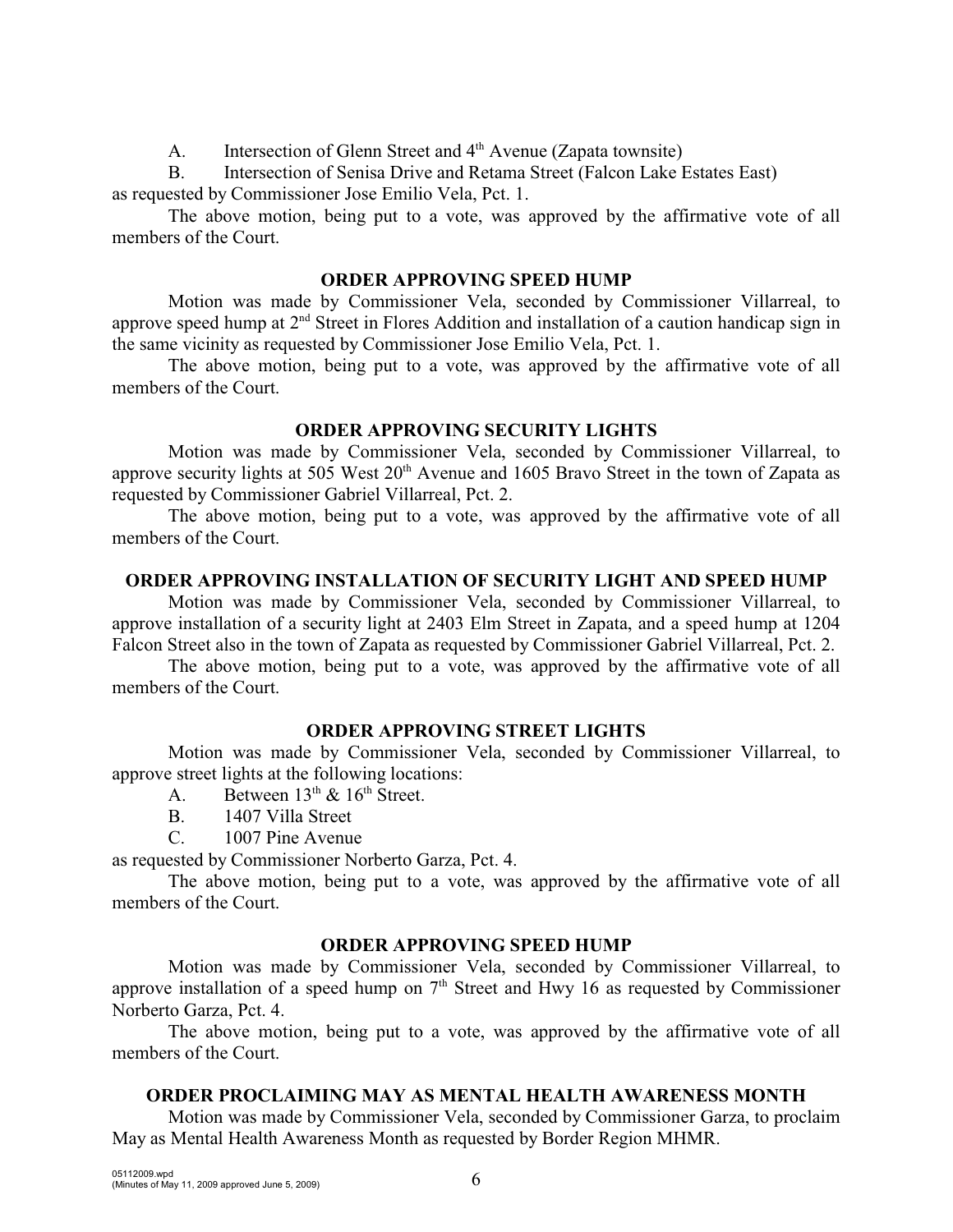The above motion, being put to a vote, was approved by the affirmative vote of all members of the Court.

# **ORDER APPROVING ORDER PROHIBITING OUTDOOR BURNING RESOLUTION AND APPROVING ORDER PROHIBITING CERTAIN FIREWORKS IN UNINCORPORATED AREAS OF ZAPATA COUNTY RESOLUTION**

Motion was made by Commissioner Garza, seconded by Commissioner Vela, to approve the Order Prohibiting Outdoor Burning Resolution and to approve the Order Prohibiting Certain Fireworks in Unincorporated Areas of Zapata County Resolution as recommended by the Texas Forest Service as requested by Juan Jose Meza, Fire Chief.

The above motion, being put to a vote, was approved by the affirmative vote of all members of the Court.

# **ORDER APPROVING RESOLUTION FOR ZAPATA COUNTY'S NOMINATION TO TEXAS DEPARTMENT OF AGRICULTURE'S 2009 HARDWORKING RURAL COMMUNITY AWARDS**

Motion was made by Commissioner Vela, seconded by Commissioner Villarreal, to approve resolution for Zapata County's nomination to the Texas Department of Agriculture's 2009 Hardworking Rural Community Awards as requested by County Judge Rosalva Guerra.

The above motion, being put to a vote, was approved by the affirmative vote of all members of the Court.

### **ORDER APPROVING ZAPATA COUNTY CRIMINAL JUSTICE PROGRESS GRANT RESOLUTION**

Motion was made by Commissioner Garza, seconded by Commissioner Vela, to approve the Zapata County Criminal Justice Progress Grant Resolution as requested by Roger Miller, Probation Office.

The above motion, being put to a vote, was approved by the affirmative vote of all members of the Court.

# **ORDER TO TABLE REQUEST BY COMMISSIONER JOSE EMILIO VELA, PCT. 1 FOR REPORT BY FALCON COMMUNITY OFFICERS REGARDING BUILDING RESTRICTION WITHIN RESIDENTIAL AREA AND CLARIFY EXISTING POLICY FOR FALCON COMMUNITY CEMETERY**

Motion was made by Commissioner Vela, seconded by Commissioner Villarreal, to table request by Commissioner Jose Emilio Vela, Pct. 1 for report by Falcon Community Officers regarding building restrictions within the residential area and clarify existing policy for the Falcon Community Cemetery.

The above motion, being put to a vote, was approved by the affirmative vote of all members of the Court.

# **REPORT BY JEFF SNOWDEN OF CAPEX CONSULTING ON WATERWORKS OFFICE BILLING SYSTEMS ANALYSIS**

Jeff Snowden of Capex Consulting, reported on Waterworks office billing systems analysis. Mr. Snowden stated that billing issues were worked through, there have been over billings. A system was established to troubleshoot billing. Staff will now be able to flag accounts to check meter reads.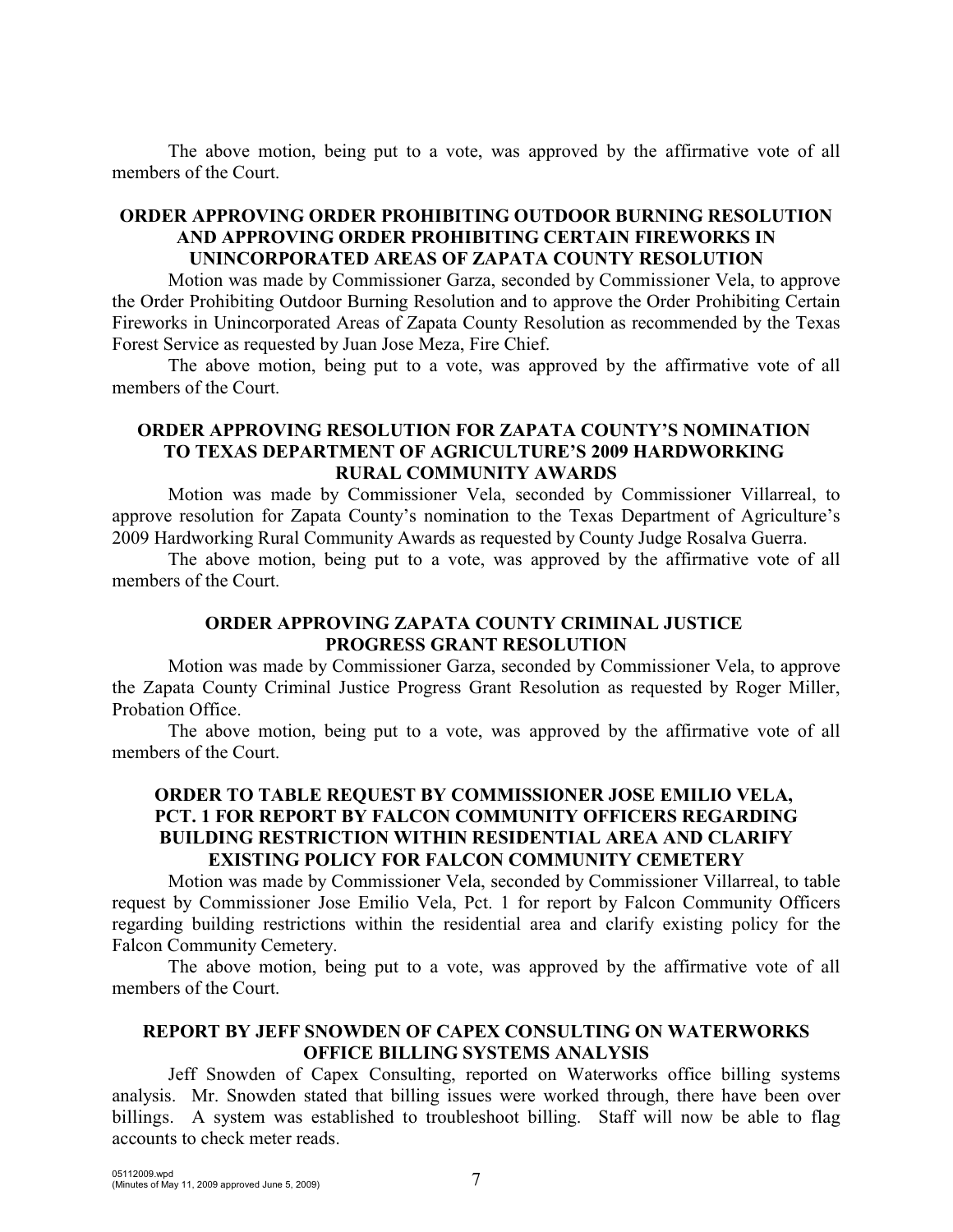# **NO ACTION WAS TAKEN ON REQUEST BY GUILLERMO M. SAENZ, INTERIM DIRECTOR ENVIRONMENTAL DEPARTMENT TO CHANGE AND APPROVE HOURS OF OPERATIONS AT ZAPATA COUNTY LANDFILL**

### **PRESENTATION ON PATENT: PIPELINE MARKER AND SAFETY**

A presentation was made by Mario J. Garza and Amada V. Garza on Pipeline Marker and Safety Patent. Pipeline markers will indicate the location and depth of gas pipelines and other buried utility services. (Copy attached for the record.)

### **REPORT ON REVIEW BY FITCH RATINGS, NEW YORK ON BONDS OF LOANS BY TEXAS WATER DEVELOPMENT SYSTEMS**

Mr. Ramiro V. Martinez gave a report on the review by Fitch Ratings, New York, on the bonds of the loans by the Texas Water development System. (Copy attached for the record.)

# **MONTHLY ZAPATA COUNTY ECONOMIC DEVELOPMENT CENTER BUSINESS REPORT**

Peggy Umphres, Zapata County Economic Development Center, presented Commissioners' Court a written Monthly Zapata County Economic Development Center Business Report. Ms. Umphres reported that she has spoken to Dr. Patel, he is requesting proposal for long term lease and is seeking a low interest loan for 40% of 1.4 million construction cost.

## **MOTION WAS MADE BY COMMISSIONER VELA, SECONDED BY COMMISSIONER VILLARREAL, TO ENTER INTO EXECUTIVE SESSION**

## **MOTION WAS MADE BY COMMISSIONER VELA, SECONDED BY COMMISSIONER GARZA, TO RETURN TO REGULAR SESSION**

# **ORDER APPROVING PAYMENT ON UNSETTLED AND DISPUTED DEBTS PRIOR TO RE-ORGANIZATION OF ZAPATA COUNTY CHAMBER OF COMMERCE**

Motion was made by Commissioner Vela, seconded by Commissioner Garza, to approve payment of \$9,362.83, of unsettled and disputed debts prior to the re-organization of the Zapata County Chamber of Commerce as requested by Zapata County Chamber of Commerce. Payment is to be made out of hotel/motel tax and budget is to be amended to reflect change.

The above motion, being put to a vote, was approved by the affirmative vote of all members of the Court.

# **NO ACTION WAS TAKEN ON REQUEST BY SAID ALFONSO FIGUEROA, COUNTY ATTORNEY ON CONSULTATION WITH COUNTY ATTORNEY TO ADDRESS CONCERNS RAISED BY DR. SANDS REGARDING ZAPATA COUNTY MEDICAL CLINIC**